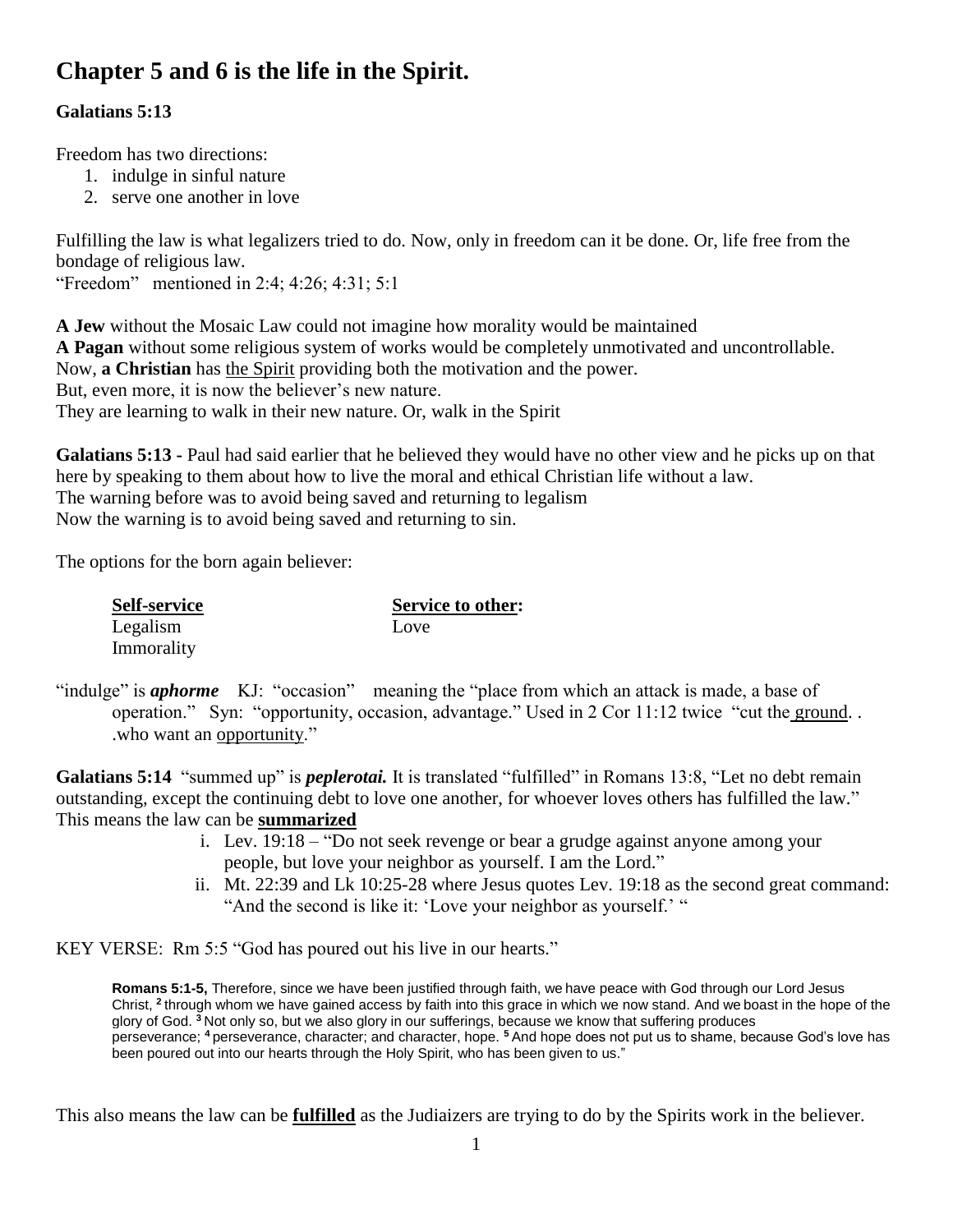The law is still "holy" it is just not attainable by the flesh.

**Galatians 5:15** - There are no details but the legalistic teaching resulting is self-service by the mass of Galatians (not to mention the loss of any opportunity to move together in love as in Ep. 4:11-16 where the body builds itself up in truth and love (Seed is the word, the soil is love.) But, if left to human effort the church will:

a) Biting

- b) Devouring means attempt to eat up
- c) Destroying means consume and pictures wild animals in a deadly struggle.

### "Bite" is *dakno*.

"to eat up" is *katesthio*.

Both these words refer to fighting among wild animals.

Notice Galatians 5:26 at this point for more insight into their church situation: "Let us not become conceited, provoking and envying each other."

**Galatians 5:16** – If you live by Spirit you will not indulge sin nature. The Greek word is the present imperative active of *peripateo* which means "to walk, to walk about, to conduct one's life."

- The present tense indicates a continual habit;
- The imperative is the mood of command;
- The active voice means you, the subject, causes or produces the action.

This is not a mystical, emotional activity, but a conscious attempt to access the source provided at the new birth and available by our knowledge of the truth. **See 2 Peter 1:3-13**

**Galatians 5:17** – The Spirit of God will lead you and produce in you things contrary to the sin nature

Downside: You won't be doing what you (sin nature) wants

Upside: You will be fulfilling the purpose of the law so you don't' need to be under the law to lead you step by step. The Spirit will be leading you step by step.

**Galatians 5:18** Led by Spirit or allow yourself to be led by Spirit. This is called

- A) Walk in 5:16
- B) Led in 5:18
- C) Live in 5:25

Not be governed or placed into bondage by Spirit More like "teach you to walk in this new nature"

You have been formed like Christ. Now learn to live like Christ or conform to Christ.

### **Galatians 5:19-21**

This is not a list to put on your mirror or refrigerator and try in the flesh to avoid. This is a checklist to evaluate your behavior and your reaction to see if you are living by the Spirit.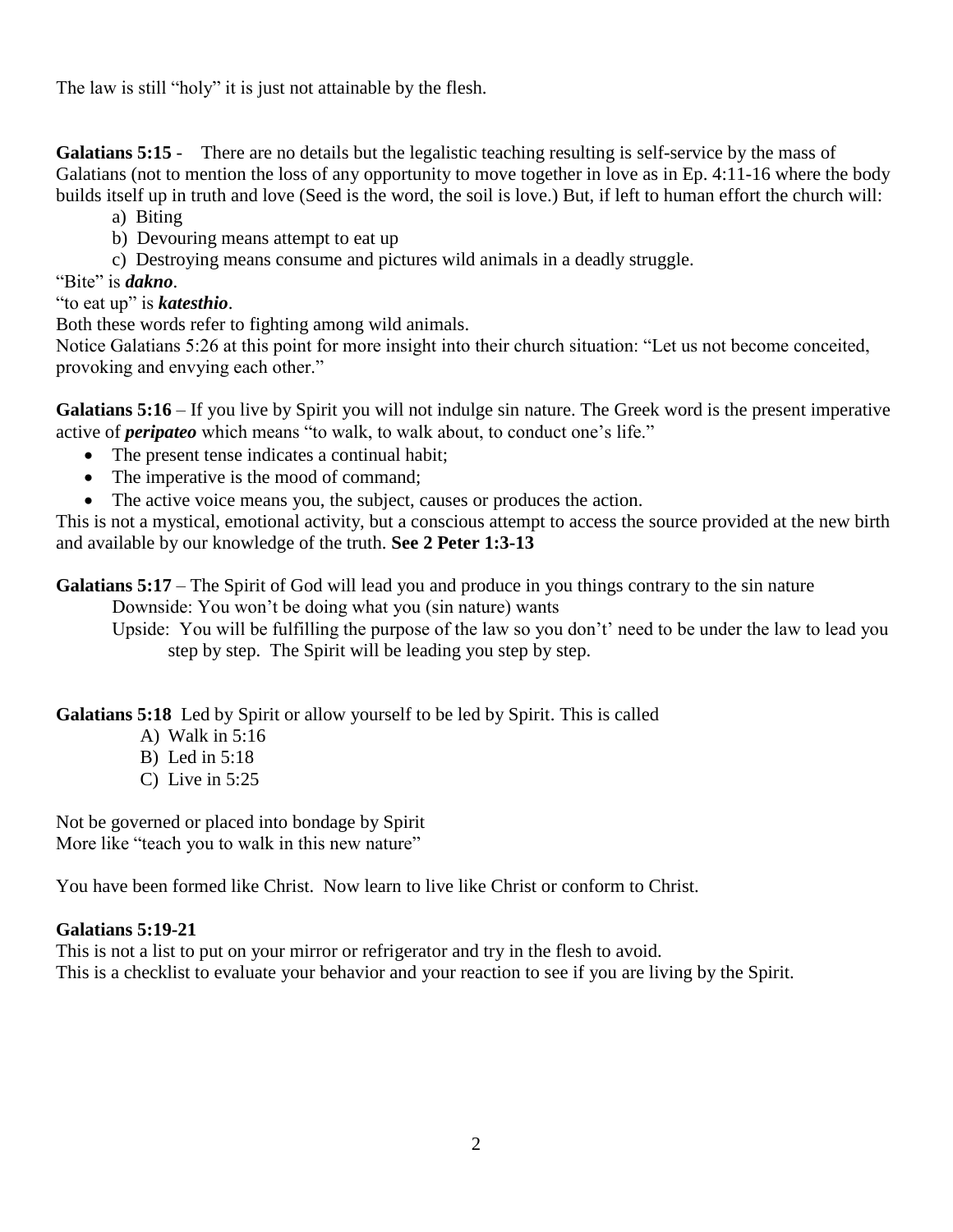# **If you find yourself failing the test and are not producing the fruit of the Spirit then one of the following may be true in your life:**

- a) You are not following the Spirit leading you through your new nature due to lack of focus (either: selfish legalism or selfish indulgence). You have been led astray by an empty philosophy as in **Colossians 2:8**
- b) The Spirit is not leading you because you are out of fellowship. The power base is unavailable because you are out of the light as in **1 John 1:5-10**
- c) Your flesh is in control. Your soul is receiving "seeds" (temptation) from your sin nature and you are naturally producing the work of the flesh**. James 1:13-15**
- d) Ignorant of the Word of God as in **2 Peter 1:9-13**

Remember, we all have a sin nature. This means we will always have the following temptations or thoughts arising out of that sin nature. To walk in the Spirit, and not in the flesh, means you will be looking for and experiencing a greater type "fruit" or production from your new nature. The Spirit will lead you into the production of this new way of behaving and show you the new way of reacting. We will review the fruit of the Spirit next week. Tonight we review and identify the works of the flesh (sin nature).

**Galatians 5:19** "obvious" ("manifest" in KJ) is *phaneros* and means "to shine, to make shine, to cause to appear." It is used in  $1 \text{ Tm}$ . 4:125 and  $1 \text{ Jn}$ . 3:10

This list of fleshly fruit includes sins that appear in the:

- a) mind (soul, heart)
- b) mouth
- c) body

### **Verse 19 lists sexual or fleshy sins**

"**sexual immorality**" "porneia" is sex outsid marriage, illicit sexual intercourse, any immoral sexual act. Mt. 5:19, 1 Co. 5:1.

"impurity" "akatharsia" is wrong acts. Originated from meaning being dirty and developed a moral reference. It means moral or ceremonial unclean.

Mt. 23:27 – filth inside tombs

Ep. 4:18,19 – result of rejecting the gospel and being ignorant

1 Th. 2:3 – produces error and false teaching.

"**debauchery**" "aselgeia" is excess, absence of restraint, not restrained by law Mt. 7:27 – it is found in a man's heart Jude 4 – Men turn the doctrine of grace into this

Notice 2 Cor. 12:20-21. In verse 12:21 these three are mentioned together.

### **Verse 20 will list two religious sins.**

# **5:20**

```
"idolatry" "eidololatria" from eidolon = temple and latreia = service
An idol is something that man uses to:
```
a) explain his origins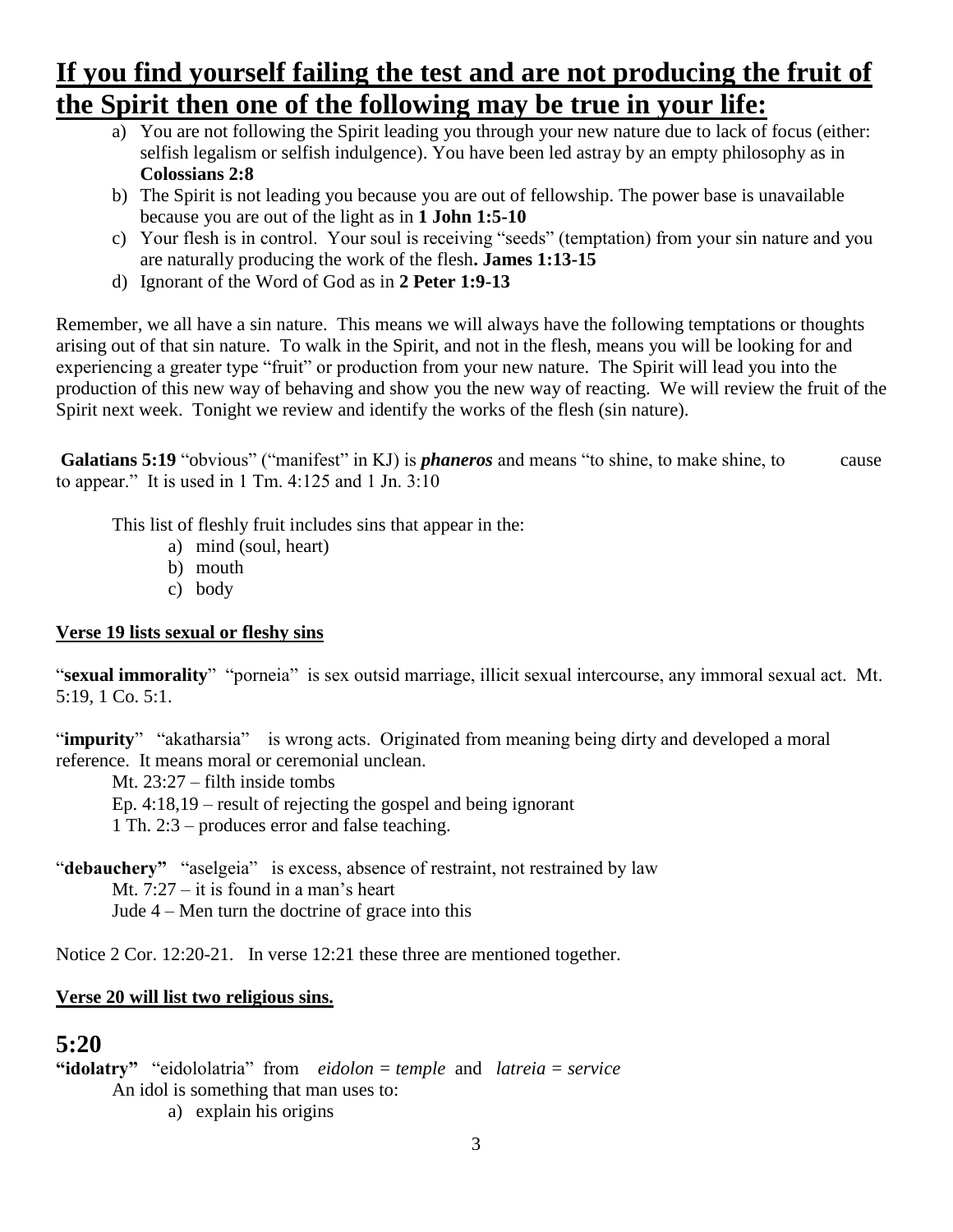- b) define his morals
- c) control his environment

When something is excepted as having the answers to these three questions that man has he will then worship and follow this "idol".

Rm. 1:22 - man's weakness 1 Co.  $10:19$  – door to demons Gal 4:3,8,9 – man's attempt to control his environment

"witchcraft" "pharmakeia" This word means: "the use of medicine or drugs, the use of drugs for magical purposes, magic, sorcery" (from Linguistic Key by Rogers and Rogers)

Those involved with pagan worship would use drugs as a way of controlling themselves and enhancing communication with demons (gods)

Ex. 7:11, 22 – Pharaoh's wisemen, sorcerers, magicians Is.  $47:9$ Rev.9:21

#### **Verse 20-21 lists personal sins of conflict among church members**

"Hatred" "echthrai" hostility

**"discord"** "eris" strife

"**jealousy**" "zelos" different than envy. This zelos desires to have the same thing for self. Envy desires to deprive others of it.

Rm. 13:13 – a deed of darkness

1 Cor. 3:3 – if you still have it you are still worldly.

#### **"fits of rage"** "thumos" this is not anger but the outburst of anger.

Notice Ephesians 4:26, "In your anger do not sin."

- a) anger? Anger itself is not a sin. If a believer can live in this fallen world and never be angry by the way people are treated or abused, for example, then I doubt they have any love in their hearts. Anger is a godly reaction to many things that are wrong. But, using anger as the basis of operation can quickly become sin. The sin nature will respond in anger and fits of rage to wrong things, at wrong times, and in wrong ways. Here "fits of rage" is an extreme, unbridled outburst of anger.
- b) Devil a foothold? (lit. "a place")
	- a. Our sins come from our evil nature James 1:13
	- b. Satan will use our weakness like a crack
- c) Sundown?
	- a. If you have righteous anger you need to deal with the situation and resolve it. Your anger against a wrong is not a sin. Again, a healthy Christian should get angry about certain things. The issue here concerning "sundown" is that your anger is calling you to respond in a corrective measure to the wrong. To neglect responding, or making plans on how to correct it, would be the sin.
	- b. Ignoring a wrong is sin itself. An example is found in Lev. 19:17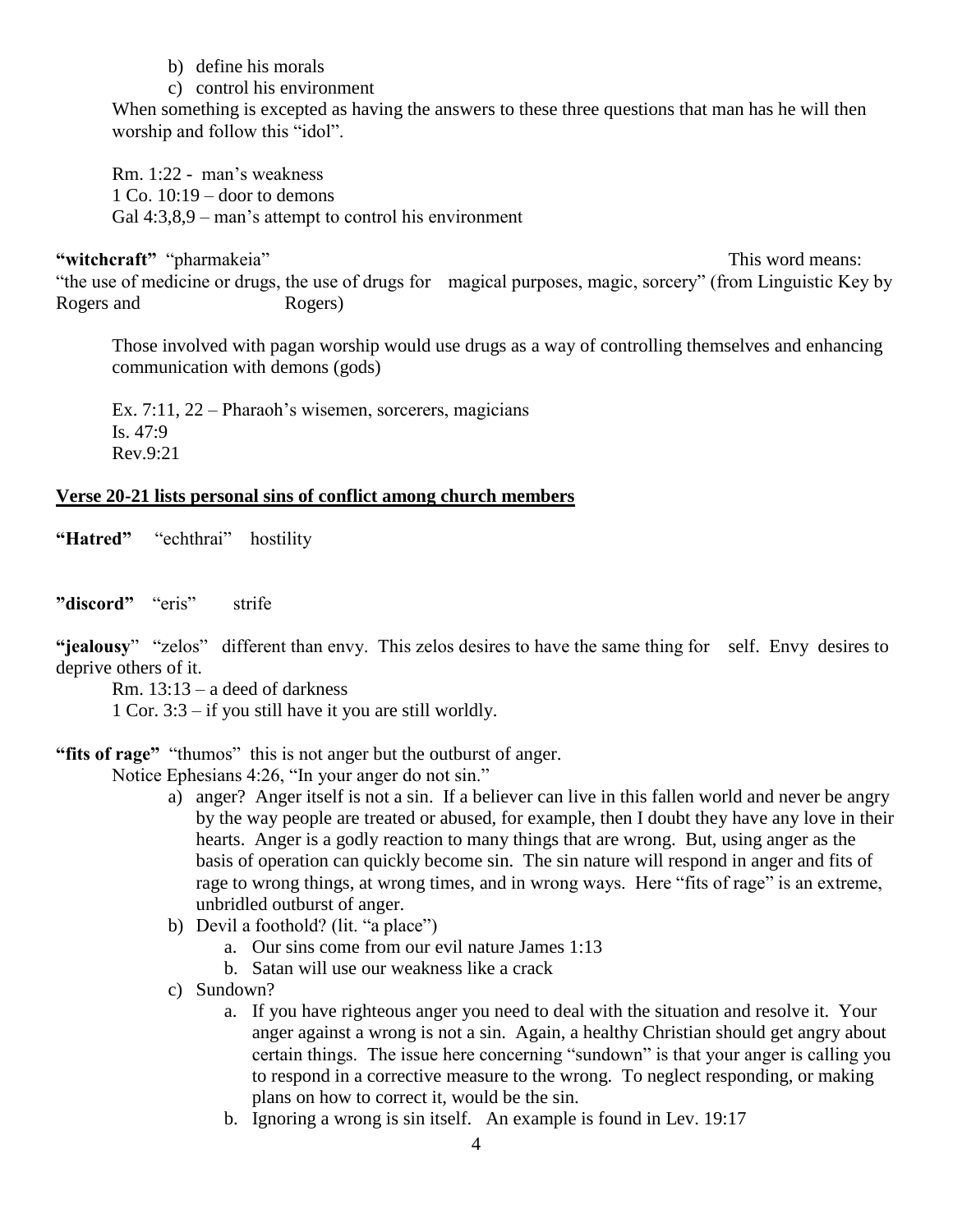### **"Selfish Ambition"** "eritheiai" rivalries

Notice that many of these sins are sins that Paul dealt with in most of the churches he wrote to. Corinth, Philippi, Colossians, Galatia are just some of the churches where Paul had to deal with groups of people operating out of the sin nature in the church. They were divisive, filled with selfish ambition, jealous and envious of each other all with in the church. In fact, these sins are very frequent among and between believers in church situations.

 $2$  Cor:12:20 eris = strife zealos = jealous thumoi = anger eritheiai = rivalries

"**dissensions"** the flesh longs to divide

**"factions"** selfish ambition to gain followers and not always with false doctrine

- **"envy"** desire to deprive others of what they have. Ill will against someone for who they are or what they Have. Displeasure when others prosper
- **"Drunkenness"** alcohol

**"Orgies"** "komoi" is carousing or a drinking party

**"the like"** there are more.

**5:21 "live"** is "to do, or to practice" in the present tense indicating a "life style" not a "lapse"

Meaning, if a person can go through their life living like this they give a strong indication they do not have the Spirit and so they are not born again and never were.

See 2 Peter 2:7 and Lot's tormented soul

Warned "as I did before" Paul had obviously evangelized the Galatians and led them to the Lord. Here he said he had also given them this list, or checklist of sins.

If Paul had simply led them to the Lord and given them a list of ethics to obey, he would simply have done what many do today:

- a) Take a pagan who is in some worldly system of religion
- b) Lead that person to a saving faith in Jesus Christ
- c) Give that believer a list of legalistic rules which puts them right back into a worldly system of religion.

#### **This is what the entire book of Galatians is against**.

Paul would never have led them to the Lord and then given them a list.

What Paul did is clear as we look at the examples of his ministry in Acts and in the epistles. Between leading people to the Lord and identifying a checklist of Christian ethics Paul would teach them in order to give them a full understanding of the truth.

This teaching gave them a body of truth to believe.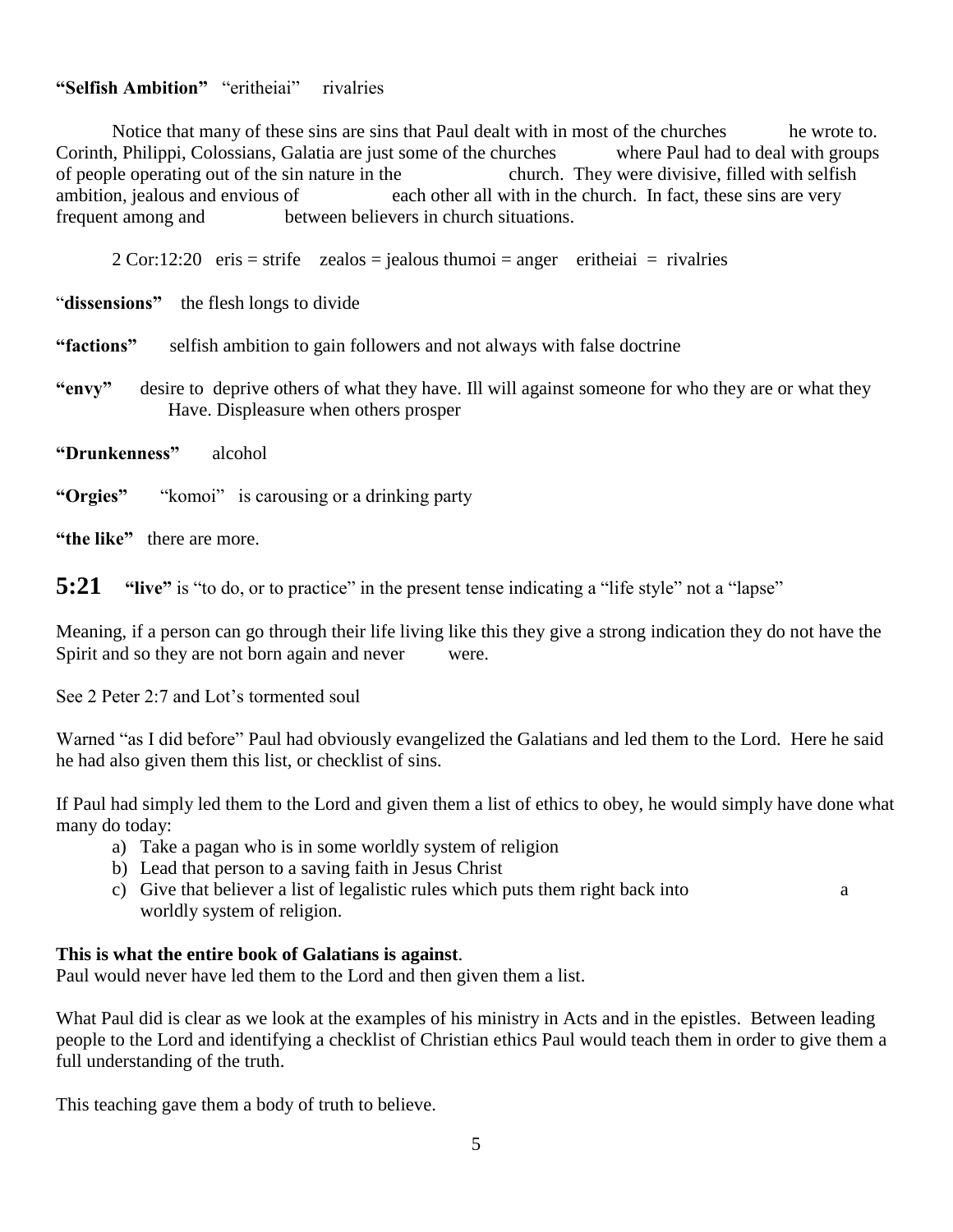It gave them information to change their world view and renew their mind.

It gave them spiritual motivation to live holy.

It shined a light into the darkness of their souls where they could find this new presence of the Holy Spirit and a new power for living.

Teaching made their new life in Christ real and something they could experience beyond a few days of emotional momentum.

In Thessalonica it is clear that Paul taught them eschatology in depth during their first 21 days as believers. Why? The entire eschatological system is reviewed in the closing verses of Second Peter in his final chapter days before his execution. Here Peter tells us that this information will make us "holy and blameless."

Even in Paul's epistles the first chapters are teaching and the closing chapters are identifying the correct Christian lifestyle and production.

In Galatians we have seen chapters 3 and 4 are an appeal to Old Testament scriptures and committed to establishing theology. Now, in chapters 5 and 6 Paul is calling them to Christian ethics, or the production of spiritual fruit. But he is only doing this on the foundation of the truth he has taught them.

To skip systematic teaching of the full revelation of God's Word between the points of salvation and expecting Christian behavior is to give a believer nothing but legalism.

The system of legalism will never lead a Christian to fulfill their purpose in life.

It will never lead them to the fruit of the spirit.

It will cause frustration and discouragement in this life.

It will result in the lack of rewards in eternity.

Legalism will cause the believer to loss what they have worked for.

This is the correct way of Christian growth:

- a) Evangelism
- b) Teaching
- c) Ethics

# **Galatians 5:24**

# **"Those who belong to Christ Jesus have crucified the sinful nature"**

The verb is in the active voice. Meaning you did it. Other places in reference to you being crucified is in the passive voice (Gal. 2:20) **Galatians 5:25**

# **"Since we live by the Spirit, let us keep in step with the Spirit."**

"keep in step" is "stoichomen" and comes from "stoichos" which means "a row" and so translates as to walk in a line or to keep in step as you march in the battle ranks.

Used in Romans 4:12 of falling in line with the faith of Abraham.

Note: In Gal.5:16 the word for "walk" was "peripeteite" and means a habitual conduct or lifestyle. It is a different word with different meaning and communicates a different concept of the Christian life.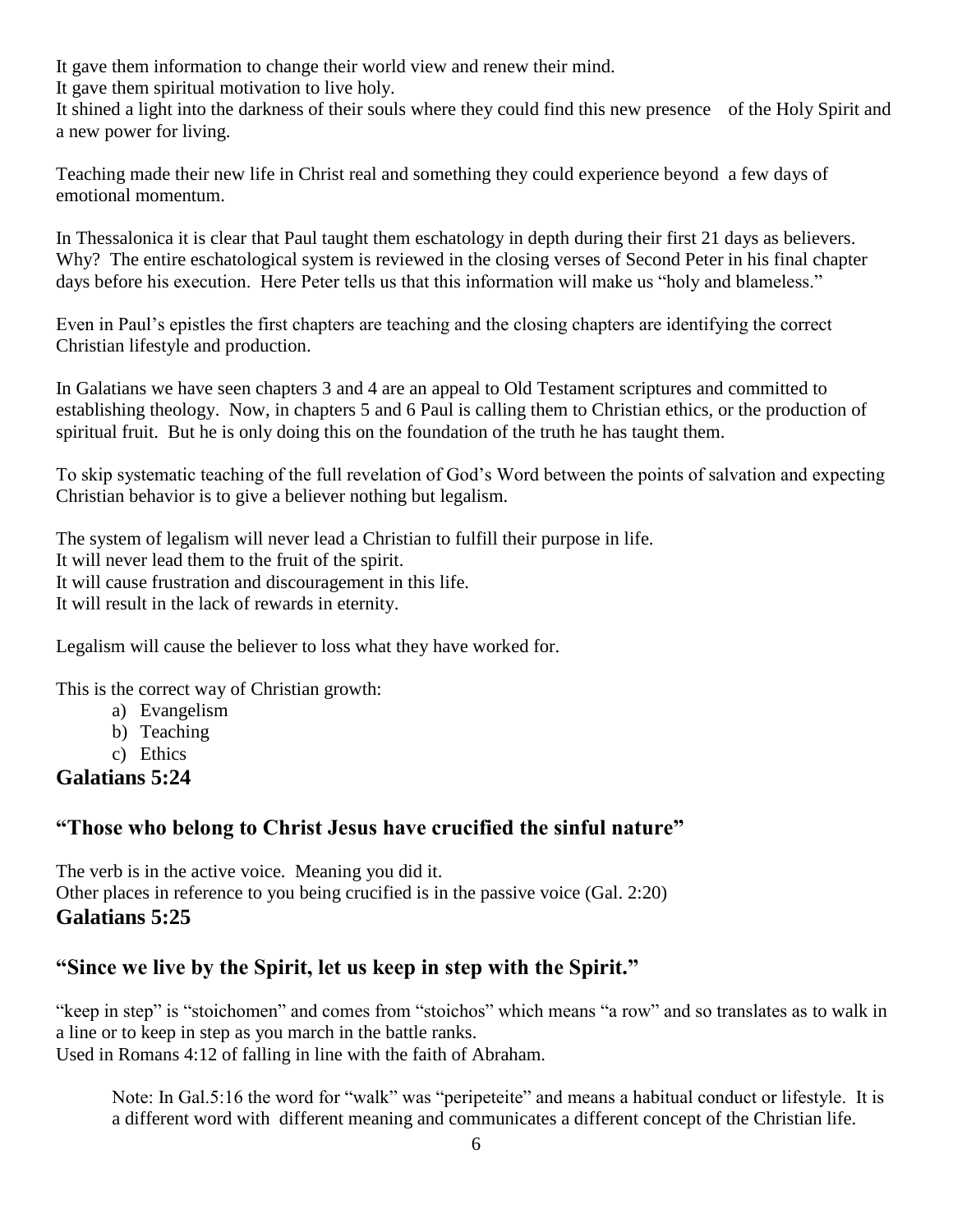## **Galatians 5:26**

### **"Let us not become conceited, provoking and envying each other."**

"conceited" is "kenodoxoi"

- notice the second word "doxoi" or "glory"
- the first word "keno" means "empty"
	- o it implies hollowness and the lack of contents
	- o it does mean the absence of good but also includes then the presence of evil since man's moral nature does not remain a vacuum
- together they mean "emptyglory" or our word "vainglory"
- It is man who is pursuing the glory of God for himself

The person who has created a vacuum in his soul by pursuing the glory of God for himself will manifest the evil he has sucked into himself in two ways:

- 1) Provoking others
	- a. "provoking" is "prokaloumenoi" and means "to call forth to a challenge"
	- b. This manifest itself by stirring up strife between others and yourself or stirring up strife between others.
- 2) Envying others

Paul's teaching is once again brought to the point of being applicable. He has described the mystical union and power of the Spirit. But, what are we to do with it?? He now tells us how we will be able to use this abstract concept to manifest God in our daily lives.

The first situation Paul uses is when you find yourself in the presence of another believer who has suddenly slipped into a sin. Do you:

- a) Pretend you did not notice the sin, because it is an awkward position
- b) Deal with the situation in such a way that does not bring attention to the sin because we all know we will want someone to overlook our sin some day, maybe even today.
- c) We respond in "love", by "forgiving" the sin, smiling like nothing happened because "love" would never make someone feel uncomfortable.
- d) Quickly point out the sin and rebuke it so as to cut it off at its roots and so fulfill our role as the local "sin-dicator". This way we maintain our "purity" and "holiness".
- e) As soon as possible "warn" the other believers of this "stain" that is among us. While doing this it is only logical that you draw attention to the fact that you were the one that recognized this "evil" and that it never even occurred to your "righteous" self that such a thing could be done by a believer.

### **Galatians 6:1**

### **"If someone is caught in a sin, you who are spiritual should restore him gently."**

"Caught" is the word "prolamphtha"  $(\pi \rho o \lambda \eta \phi \theta \eta)$ 

- Notice the prefix "pro" which means "in front of, before, prior to"
- This word means to be taken by surprise by a sin or to be overpowered before he can escape. It means he was "hurried into error" and surprised himself by his sin.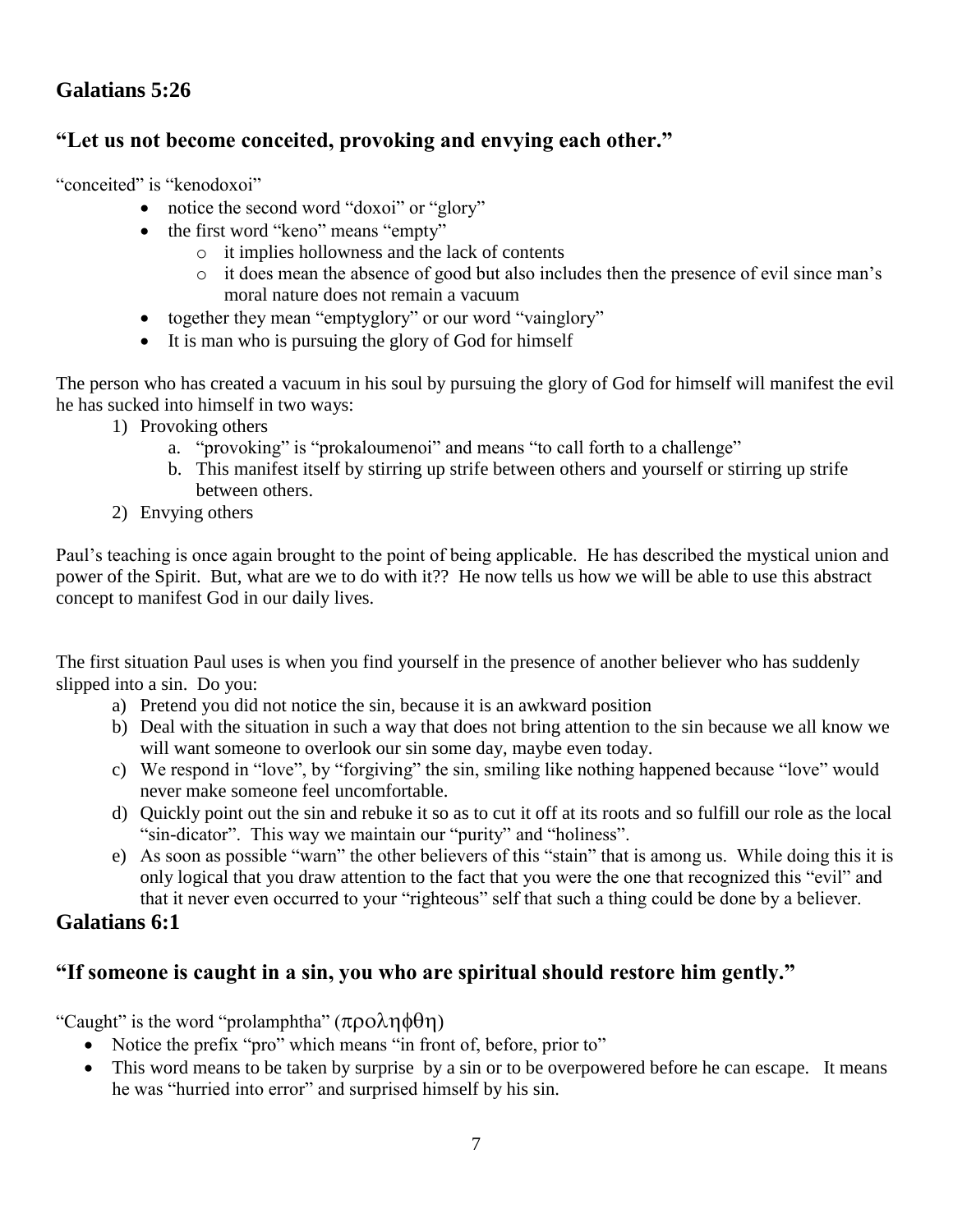"Spiritual" refers to those who meet the criteria of being in fellowship or "in step" with the Spirit of God. These verses might help remind us what Paul has in mind for the Spiritual person in the book of Galatians:

- 3:2
- 3:3
- 3:5
- $3:14$
- 4:6
- 5:5
- 5:16
- 5:18
- 5:25

"Restore" is "katartizete" means "to restore, to correct."

- It is a medical term used as a surgical term for setting bones or joints.
- Also in some contexts of strengthening and sustaining people who have become weary. (Rev.3) (Ep. 4:12)
- Mixing medicine
- A sailor preparing his boat for a journey (similar to Rom. 9:22; Heb10:5 and 11:3)
- A fisherman fixing his net (Mk. 1:19)
- A politician compromising to bring to separate parties into unity

### *The Correct Answer:*

You would deal with it like a doctor deals with a broken arm. The pain and inability to function is the result of a problem on the inside. It is something that can be fixed.

The mature (spiritual) believer will be able to make the correct diagnosis and fix the problem.

The immature (fleshly) believer will do a variety of things that never address the problem:

- Tell the person to stop having a broken arm.
- Give the person a list of "legalistic" exercises to do to strengthen the broken bone and prove that it is "saved"
- Remove that person since they are useless with a broken arm.

# **6:1 "But watch yourselves, or you may also be tempted."**

"Watch yourselves" is singular and is addressing each of us as individuals to watch our own self.

"Watch" is "skopon" ( $\sigma$ KO $\pi$ ων) and means to watch attentively.

- Vincent quotes Schmidt as saying: "To direct one's attention upon a thing, either in order to obtain it, or because one has a peculiar interest in it, or a duty to fufill toward it."
- The verb form is present tense which indicates a continuous action of being very diligent to pay sharp attention to yourself.

"tempted" is "peirasthas" ( $\pi \epsilon_1 \rho \alpha \sigma \theta \eta \zeta$ ) and means to try, to attempt.

"peirasthas" can refer to a trial from God or a temptation from the sin nature (James 1)

Galatians 6:2